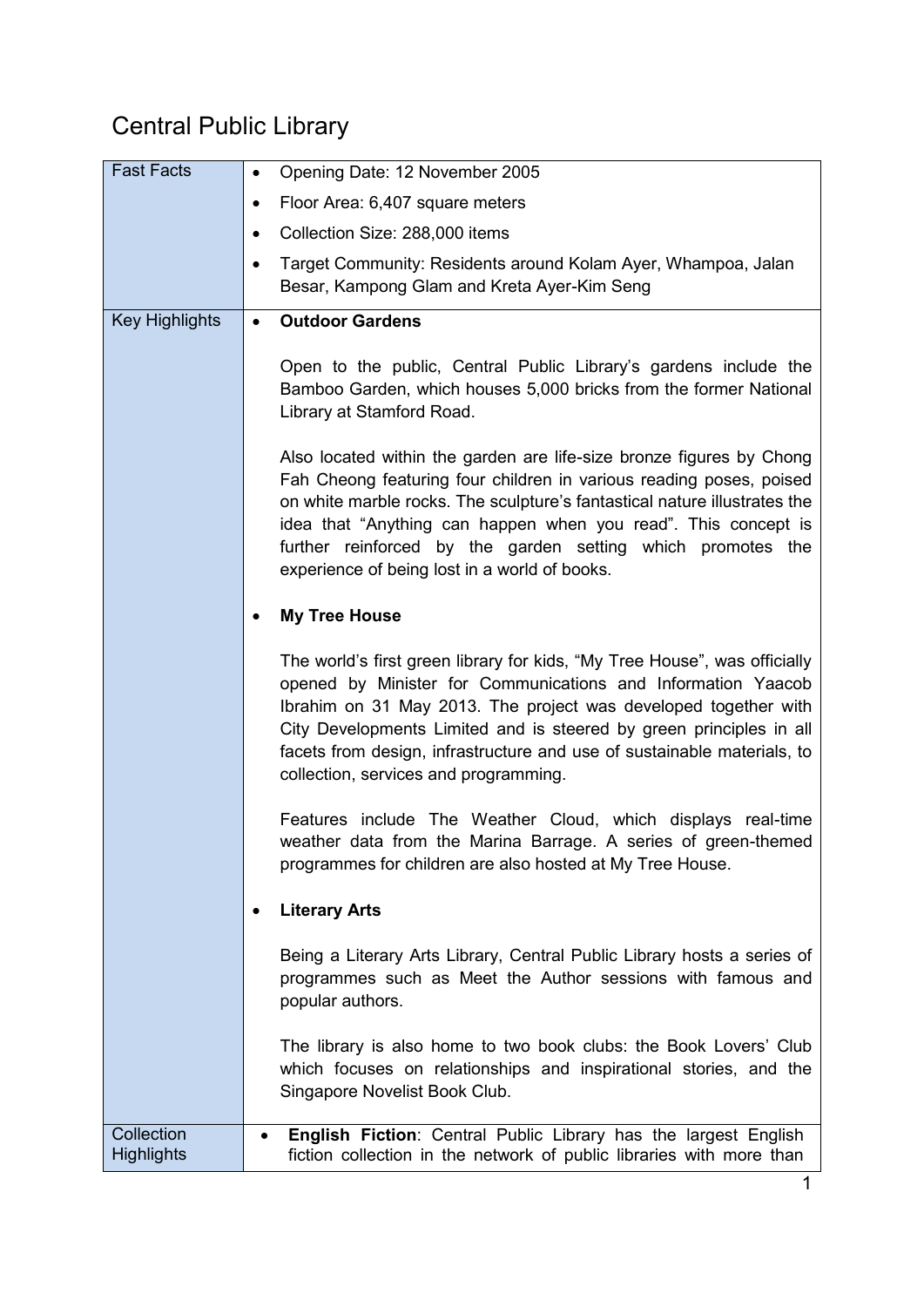|                                   | 30,000 unique titles.                                                                                                                                                                                                                                                                                                                                                                                                                                                                                 |
|-----------------------------------|-------------------------------------------------------------------------------------------------------------------------------------------------------------------------------------------------------------------------------------------------------------------------------------------------------------------------------------------------------------------------------------------------------------------------------------------------------------------------------------------------------|
|                                   | Other Collections: The Literary Arts Collection is one of the<br>$\bullet$<br>library's highlights along with its International Collection which<br>showcases the following countries: Saudi Arabia, Australia, Taiwan,<br>US and France.                                                                                                                                                                                                                                                             |
|                                   | <b>Children's Collection:</b> The library has 45,000 children's fiction and<br>$\bullet$<br>non-fiction titles with a distinct focus on the themes such as<br>environment and recycling.                                                                                                                                                                                                                                                                                                              |
| Services and<br><b>Facilities</b> | <b>Facilities</b><br>a)                                                                                                                                                                                                                                                                                                                                                                                                                                                                               |
|                                   | Seating capacity: 250<br>Multimedia stations<br>$\bullet$<br>eNewspaper stations<br>٠<br>Newspaper Reading Area<br>$\bullet$<br>24-hour Bookdrop<br>٠<br>Programme Zone<br>$\bullet$<br>Multi-Purpose Room<br>$\bullet$<br><b>Reservation Lockers</b>                                                                                                                                                                                                                                                 |
|                                   | b) Services                                                                                                                                                                                                                                                                                                                                                                                                                                                                                           |
|                                   | Regular storytelling and school holiday programmes<br>User education and Information literacy programmes<br>٠<br>Library outreaches<br>$\bullet$<br>Performances and activities<br>$\bullet$<br>Talks and workshops<br>$\bullet$<br>Exhibitions and displays<br>$\bullet$                                                                                                                                                                                                                             |
| <b>Library History</b>            | Central Public Library was officially opened on 12 November 2005 by then<br>President of Singapore Mr S R Nathan. It is located at Basement One of<br>the NLB building at 100 Victoria Street.                                                                                                                                                                                                                                                                                                        |
|                                   | Central Public Library was formerly located at the National Library<br>Building at Stamford Road, which officially closed its doors on 1 April<br>2004. As part of the effort to preserve some memories of the former<br>National Library, 5000 red bricks from the old building were brought over<br>to construct a wall in the new library's Bamboo Garden.                                                                                                                                         |
| Interesting<br>Facts              | Central Public Library is the only fully underground public library. It is<br>$\bullet$<br>also the only library with bookdrops located on 2 different floors, one<br>at Level One and the other at Basement One.                                                                                                                                                                                                                                                                                     |
|                                   | The library is located in the Arts and Heritage precinct, as well as<br>commercial and cultural hub within the Central Business District. This<br>puts it in close proximity to design schools and the shopping belt of<br>Bugis and City Hall. It is also located within a belt of museums,<br>namely the Singapore Art Museum, the National Museum, the Asian<br>Civilizations Museum and the Singapore Philatelic Museum, and other<br>nearby tourist areas such as Little India and Fort Canning. |